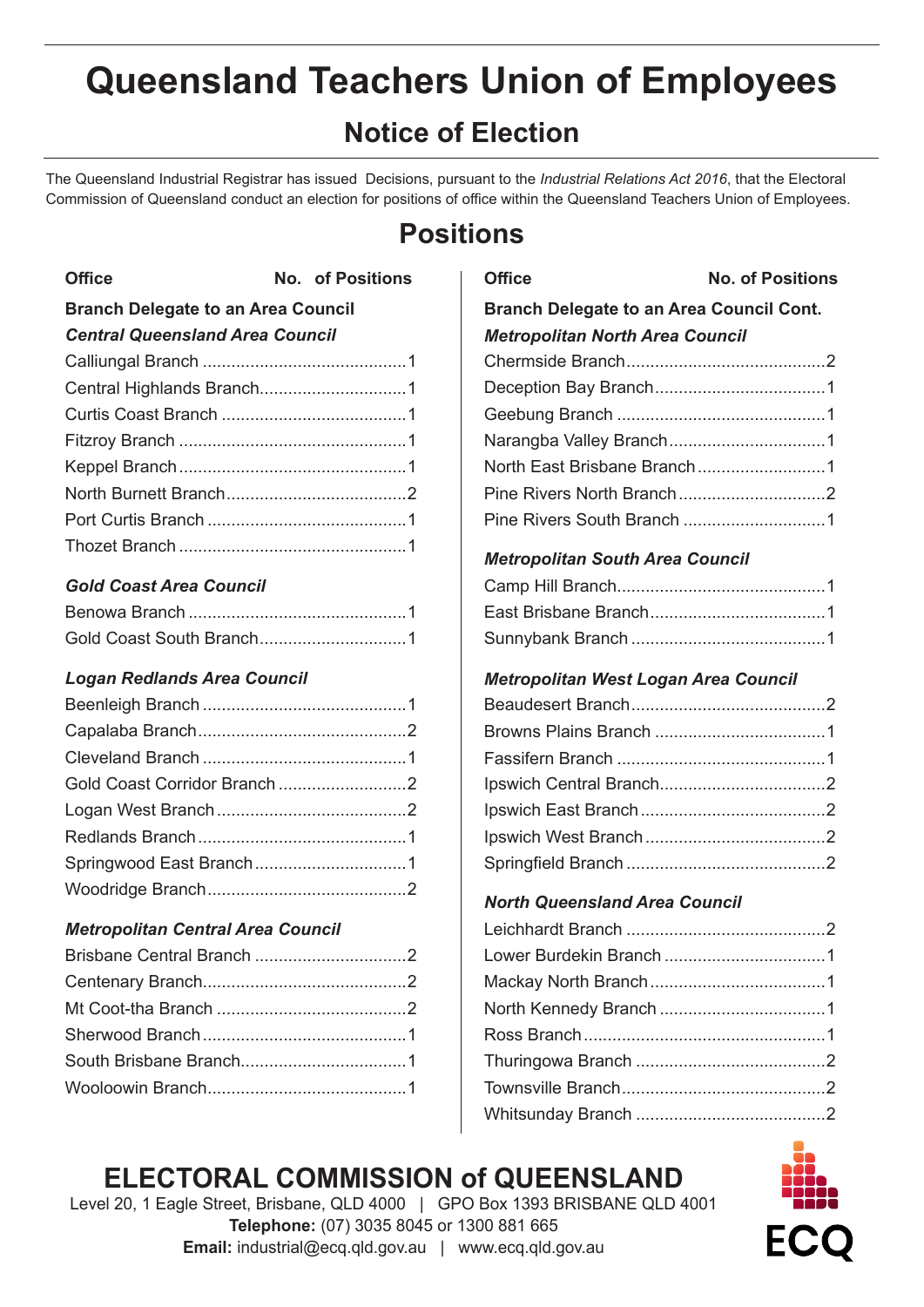# **Queensland Teachers Union of Employees**

# **Notice of Election**

The Queensland Industrial Registrar has issued Decisions, pursuant to the *Industrial Relations Act 2016*, that the Electoral Commission of Queensland conduct an election for positions of office within the Queensland Teachers Union of Employees.

# **Positions**

| <b>Office</b>                                   | <b>No. of Positions</b> |  |
|-------------------------------------------------|-------------------------|--|
| <b>Branch Delegate to an Area Council Cont.</b> |                         |  |
| <b>Far North Queensland Area Council</b>        |                         |  |
|                                                 |                         |  |
|                                                 |                         |  |
|                                                 |                         |  |
|                                                 |                         |  |
|                                                 |                         |  |
|                                                 |                         |  |

#### *South Queensland Area Council*

| South Western Queensland Branch2 |  |
|----------------------------------|--|
|                                  |  |

#### *Sunshine Coast Area Council*

#### *Wide Bay Area Council*

### **Office No. of Positions Area Council Officers** *Metropolitan Central Area Council* President ........................................................1 Vice-President ................................................1 *Metropolitan North Area Council* Vice-President ................................................1 Secretary ........................................................1 *Metropolitan South Area Council* Vice-President ................................................1 Secretary ........................................................1 *South Queensland Area Council* Secretary ........................................................1 *North Queensland Area Council* President ........................................................1 Vice-President ................................................1 Secretary ........................................................1 *Far North Queensland Area Council* President ........................................................1 Vice-President ................................................1 Secretary ........................................................1 *Logan Redlands Area Council* President ........................................................1 Vice-President ................................................1 Secretary ........................................................1 **TAFE Council Representative for a Branch or Group of Branches** TQOL - TAFE Queensland On Line................1

| <b>State Council Representative of a Branch</b> |  |  |
|-------------------------------------------------|--|--|
|                                                 |  |  |
|                                                 |  |  |
|                                                 |  |  |

# **ELECTORAL COMMISSION of QUEENSLAND**

Level 20, 1 Eagle Street, Brisbane, QLD 4000 | GPO Box 1393 BRISBANE QLD 4001 **Telephone:** (07) 3035 8045 or 1300 881 665 **Email:** industrial@ecq.qld.gov.au | www.ecq.qld.gov.au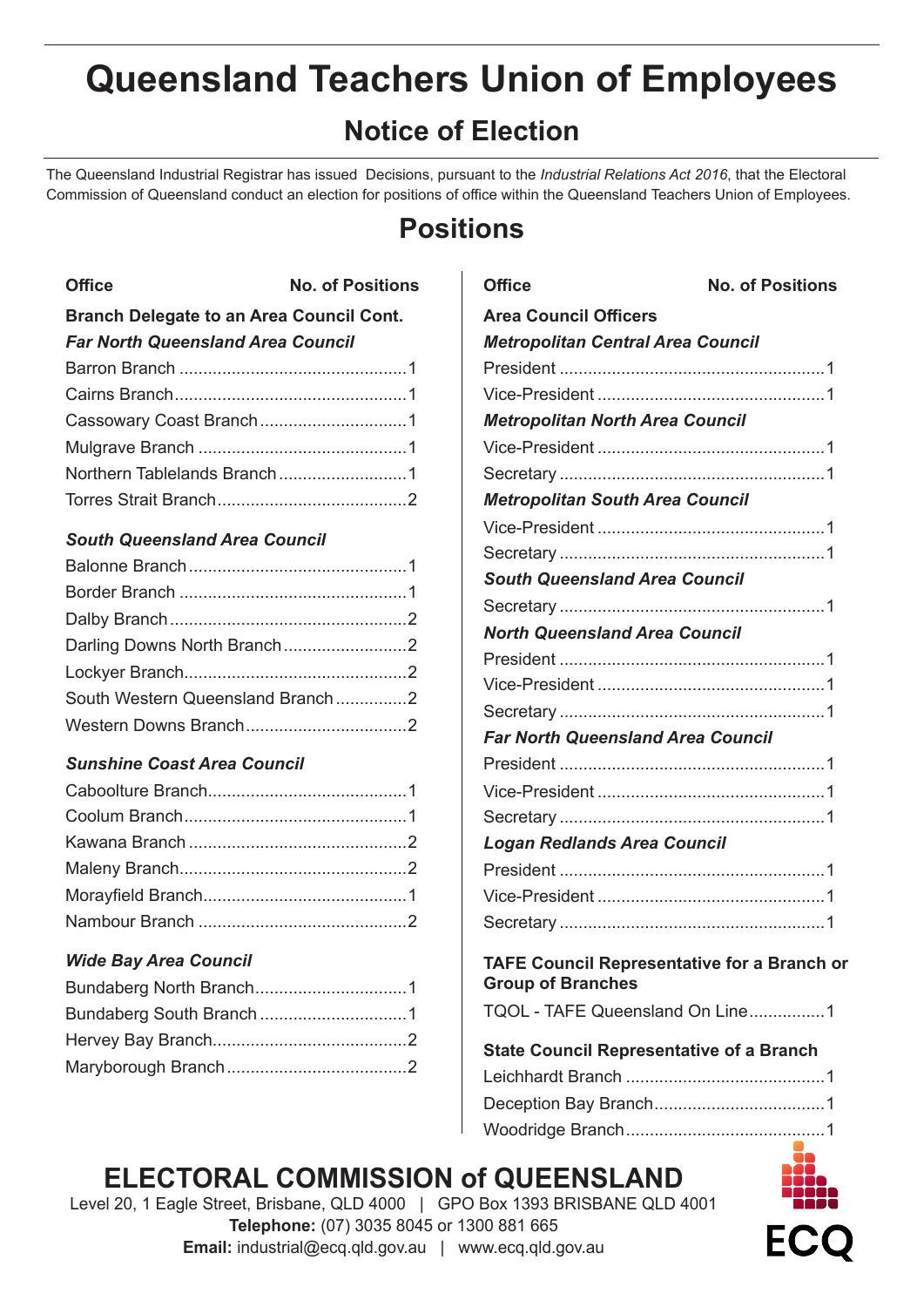# **Queensland Teachers Union of Employees**

# **Notice of Election**

# **Candidate Notes**

Candidates for election must be financial members of the Union at the close of nominations. All nominations must be in writing and signed by the nominee, provided that:

Nominees for **Branch Delegates to an Area Council, TAFE Council Representative for a Branch or Group of Branches or State Council Representative of a Branch** must be a member of the relevant Branch/TAFE Division and signed by at least two (2) financial members of the relevant Branch/TAFE Division.

Nominees for **Area Council Officers** must be a Branch Delegate to the relevant Area Council or be a duly nominated candidate for election as a Branch Delegate to the relevant Area Council and signed by at least two (2) Branch Delegates to the relevant Area Council.

Candidates who wish to withdraw their nomination may do so not more than five (5) clear days after the close of nominations. Prospective candidates and their nominators should verify their financial status and other qualifications required by the Union (refer to Union Rules 6.4 & 6.5).

## **Nominations close at midday on Monday, 7 March 2022**

Nominations open on **Friday, 11 February 2022**, and must be in writing, comply with the registered rules of the Union and **reach the Electoral Commission of Queensland (ECQ) no later than midday on Monday, 7 March 2022.**

A nomination form for this election is printed with this Journal. Forms are also available from the Union and the ECQ's website; www.ecq.qld.gov.au.

Nominations may be received by hand delivery, post or email and must include the signatures of the nominees and nominators. Please ensure that your nomination can be clearly read and your email address has been provided.

# **Ballots**

Should a ballot be necessary to elect a **Branch Delegate to an Area Council, TAFE Council Representative for a Branch or Group of Branches or State Council Representative of a Branch**  the ECQ will conduct a secret postal ballot of financial members of the Union in the respective Branch or TAFE Branch or Group of TAFE Branches. Ballots, if required, will open on **Tuesday, 19 April 2022** and close at **midday on Wednesday, 18 May 2022**.

Should a ballot be necessary to elect **Area Council Officers** the ECQ will conduct a ballot at the relevant meeting following the close of Nominations.

> Suzanne Ball **Returning Officer** 11 February 2022

# **ELECTORAL COMMISSION of QUEENSLAND**

Level 20, 1 Eagle Street, Brisbane, QLD 4000 | GPO Box 1393 BRISBANE QLD 4001 **Telephone:** (07) 3035 8045 or 1300 881 665 **Email:** industrial@ecq.qld.gov.au | www.ecq.qld.gov.au